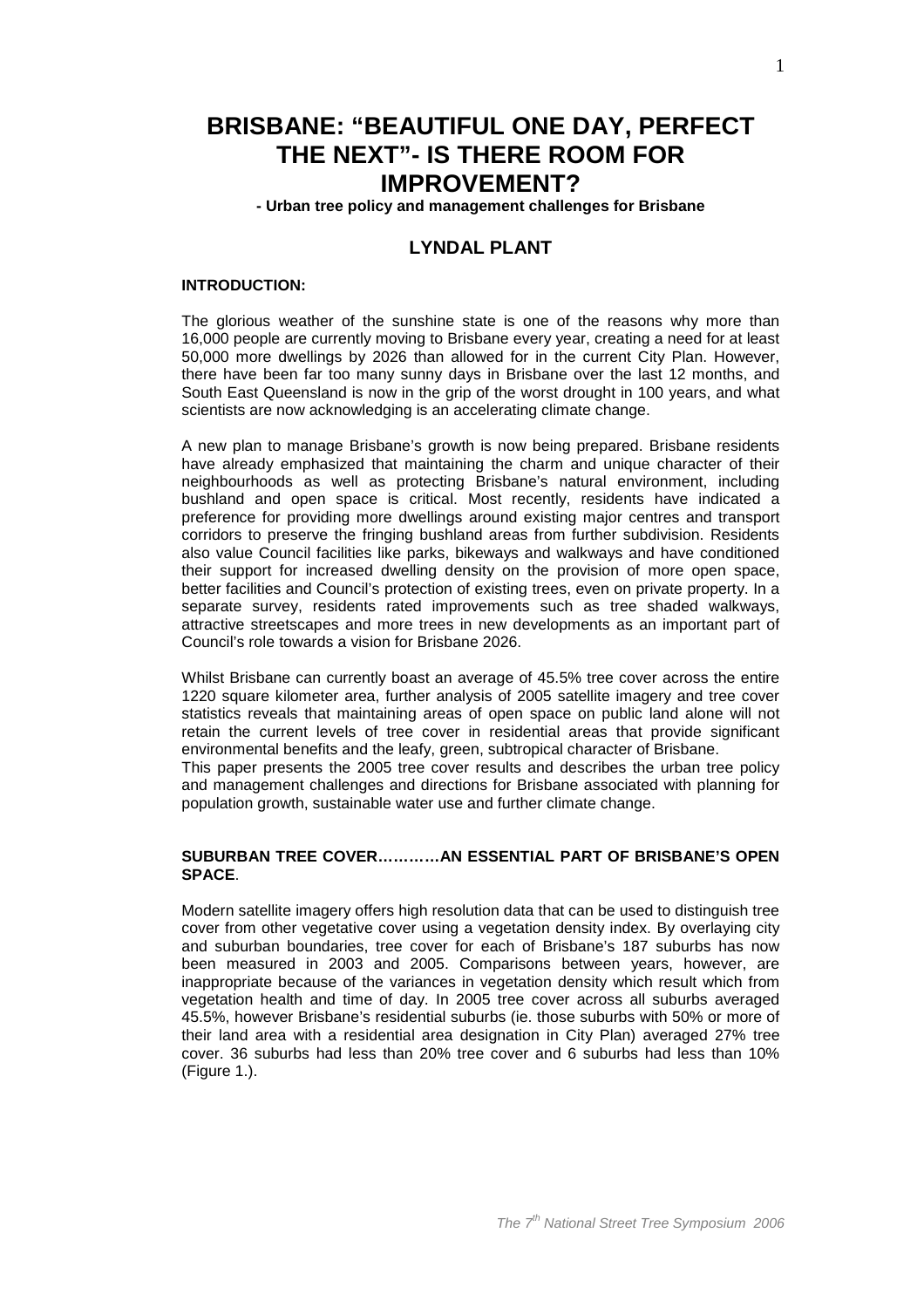

Figure 1. 2005 tree cover across 187 Brisbane suburbs.

 Whilst there is no known comparative data for other Australian cities, this figure is similar to suburban Chicago (McPherson, et al 1994) but short of the 35% cover recommended by American Forests CityGreen program (American Forests) for the south-western U.S climate zone. In the sub-tropical climate of Brisbane, where shade in summer is critical to the outdoor lifestyle and building energy conservation, a target of 35% may be too conservative.

As little as 30% of Brisbane's residential tree cover is growing on public land, on streets and in parks. Most (70%) is growing in private "backyards". Retaining private tree cover and making new spaces for trees within areas targeted for growth in the new plan for Brisbane is therefore essential.

A review of proposed medium and high density building types in Brisbane's urban renewal allotment configurations (Mulholland GHD and BCC) identified that there are opportunities to integrate large scale trees with such built forms. Among the key factors in achieving integration of these iconic subtropical landscape elements is:-

- basement car parking must be designed around the need for adequate space, at and below ground level, and
- that the design of the tree spaces be integrated with other desired outcomes like passive ventilation, high quality common open space areas and public/ private realm connections.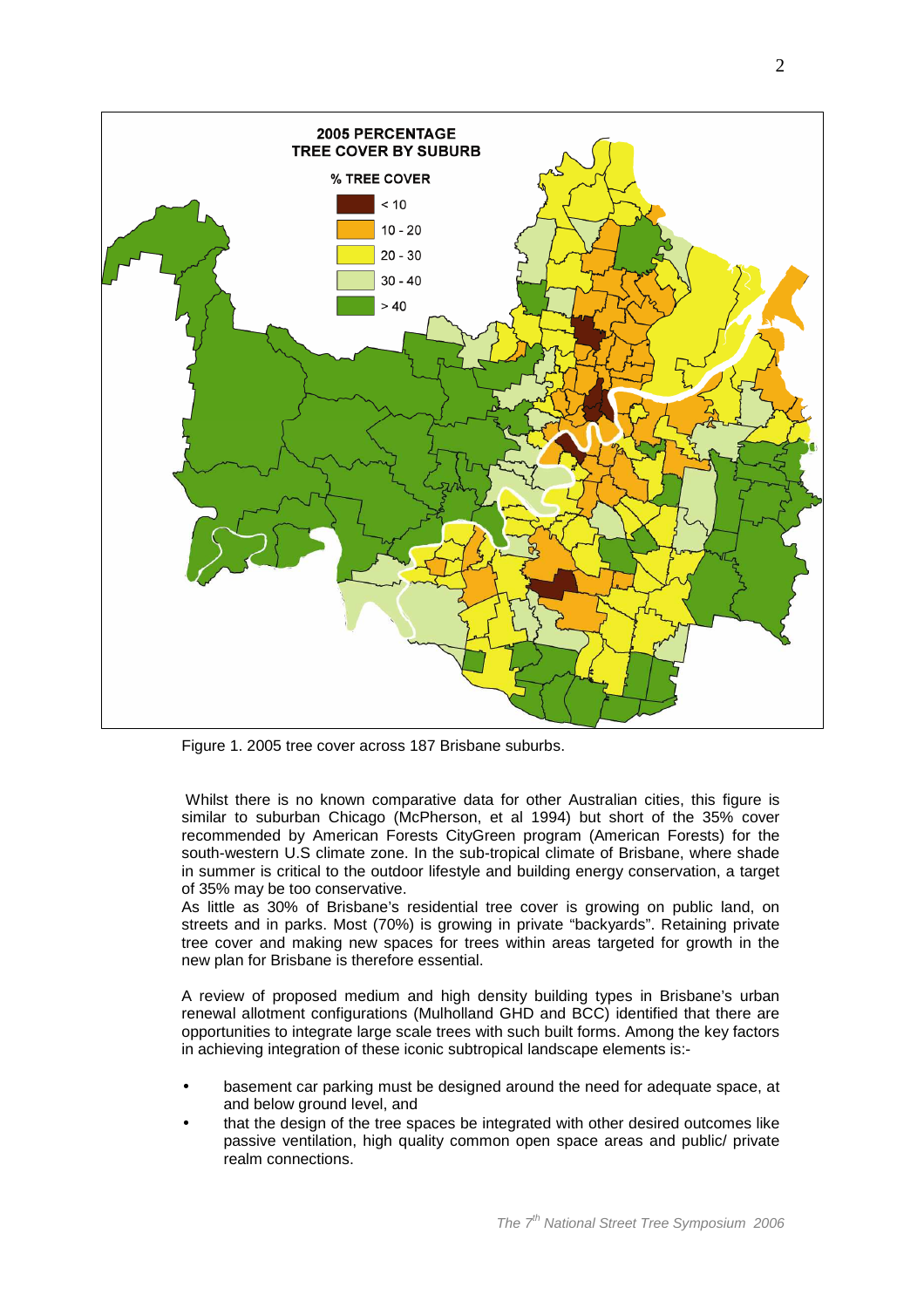There are also exciting opportunities to increase tree cover on public land which offer a new vision for public open space beyond public parkland. Almost one fifth of residential public land tree cover is growing in road reserves (Figure 2), yet other surveys show that the current street tree stocking level is 74.8 % and includes an estimated 527,800 street trees.



Figure 2. Distribution of 2005 residential tree cover

This leaves space for at least 140,000 more trees along the 4,500 km of roadways in Brisbane. At the current rate of planting 9,000 new street trees per year, but removing more than 13,000 per year, the stocking level can only drop further. However, the Lord Mayor's policies for tree-lined boulevards along major roads, delivery of new and upgraded pathways to support increases in walking and cycling, and Neighbourhood Action Plans as one of the delivery mechanisms for the new CityShape, offer opportunities to improve street, park and private tree cover for multiple benefits to the city and suburbs.

## **THE CHALLENGES OF DROUGHT AND CLIMATE CHANGE?**

Sources and supply of drinking water for Brisbane are now regarded as a seriously precious and undervalued resource. Planting and establishing more trees on public and private land in order to achieve optimal levels of tree cover can no longer rely on drinking water. Since October 2005, street tree planting has continued at the same levels undertaken pre water restrictions, however all new street trees are established using recycled water. The increased cost of using water trucks filled from recycled sources than the previous potable sources, will see the street tree planting target for 06-07 drop slightly to 9,000 new trees, including 5,000 planted as part of 6 Community Street Tree Planting Projects. Most park tree plantings, however, are on hold until rain comes, because those sites are not easily accessed by recycled water trucks, and such interim alternate water sources are not sustainable for off road plantings.

A strategy is currently being prepared to achieve both a reduction in the water demands of all parks, streetscapes and other Council landscaping and at least an 80% conversion to non-potable water sources to meet those new demand levels. Already, many innovative techniques for saving and sourcing water are being explored including sewer mining, using fire hydrant testing water, harvesting and storing stormwater runoff and tapping into old stormwater pipes filled with groundwater.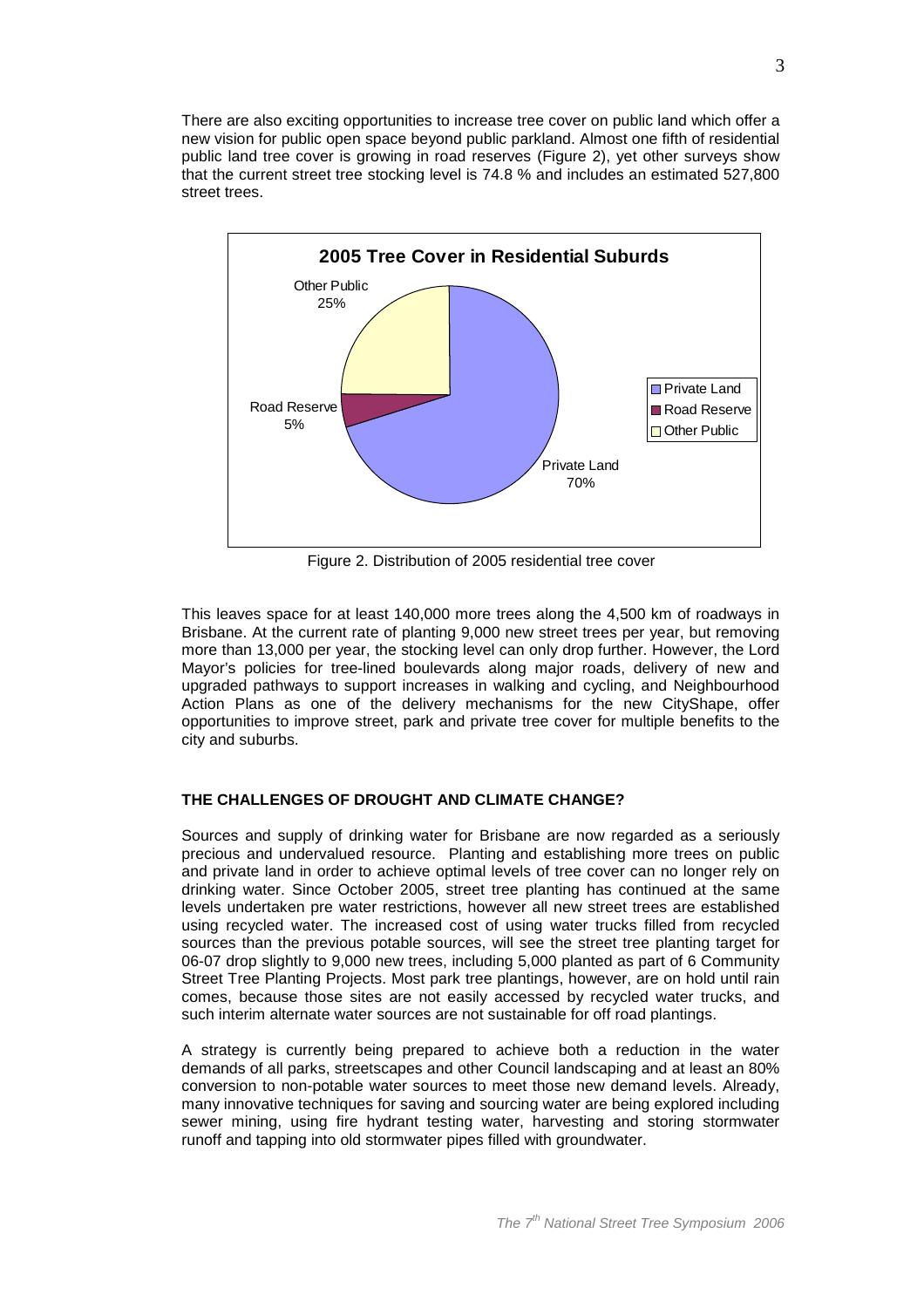The fundamentals of site-species matching, good site preparation, good quality nursery stock, good planting technique and proper establishment will also be critical to the success of ongoing planting. Council's Green Choice Gardening program is helping educate home gardeners about these fundamentals. Eighteen Green Choice Gardening events are held annually across Brisbane where residents are invited to fun, family-orientated activities in parks, which focus on sustainable living, including waterwise gardening, soil conditioning, composting, weed identification and control. Free packs of native plants are supplied, along with tips from experts, and information on local parks, bikeways, garden and habitat restoration groups, and water conserving products for the home. Residents have appreciated the opportunity to receive good independent advice about gardening in the drought, and most have recorded that they intend to use at least one tip from their visit to the event to start their journey towards sustainable gardening.

Rather than simply responding to the effects of climate change like drought, more frequent and more damaging storms and higher temperatures, there is ample evidence that optimal urban tree cover can enhance the water cycle, improve air quality and reduce peak summer energy demands.

## **THE VALUES OF BRISBANE'S URBAN TREE COVER**

Since 2000 Brisbane City Council's Landscape Amenity Unit has invested in studies which measure Brisbane's urban tree cover and quantify as many of it's significant benefits as possible. Unlike previous studies which focused on the values of larger fringing bushland components, studies such as Yamamoto (2000), and Wilraith (2001) focused on the vegetation of the inner suburbs where most people live, and mirrored the successful approach taken by the USDA Forest Service and American Forests-City Green program. These "home grown" studies have highlighted the environmental, social and economic values of suburban tree cover, well beyond aesthetics. For example:-

- in 2000, Brisbane's residential tree cover was estimated to be absorbing the equivalent amount of CO2 emitted by 30,000 cars per year, and cooling surface temperatures in the relatively mild month of October 1999 by up to 5 degrees Celsius.
- When applying the effects of tree shade on the eastern and western sides of a single storey 3 star energy rating home to the Building Energy Rating System model, Wilraith found that energy savings of up to 50% per annum could be achieved.
- A Survey by the Real Estate Institute of Queensland in 2004 found that the value of homes in leafy streets were up to 30% higher in the same suburb.

Further research to identify stormwater management benefits and air pollution mitigation effects of Brisbane's trees, similar to those wonderful CityGreen analyses now completed in almost every major city in the U.S, remains a high priority for the future. Quantifying other health and lifestyle benefits of urban trees, relevant to Brisbane's journey towards denser living and the need for greater participation in active transport modes is also important.

#### **THE POLICY/MANAGEMENT HEALTH CHECK AGAINST THE MODEL (CLARK ET AL) FOR LONG TERM URBAN FOREST SUSTAINABILITY**

To further assess the current "health" of Brisbane's urban tree policy/management approach, ratings for each of the 3 components (vegetation resource, community framework and resource management) and 20 criteria of a proposed model of urban forest sustainability documented by Clark et al 1997 were compared to those of 25 U.S cities surveyed in 1998.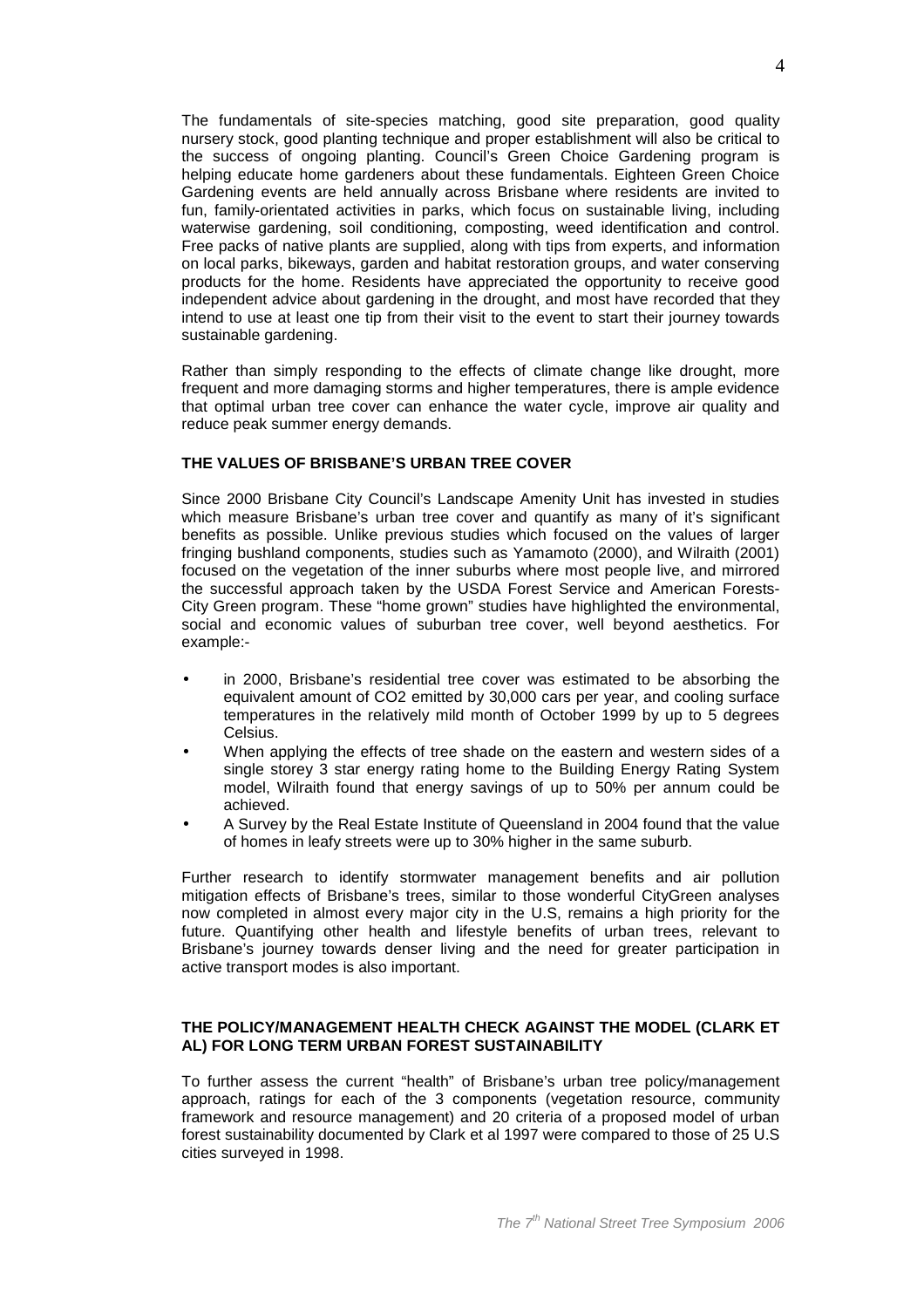Whilst Brisbane's total score (49.5 out of possible 80; or 62%) across all criteria was slightly higher than the average of all 25 U.S cities, and was the same as the average of scores across the 9 criteria of the resource management component, there were some interesting differences in the vegetation resource and community framework component scores which highlighted areas for improvement. Brisbane rated much higher (66% compared to U.S cities average of 53%) in the sustainability of the vegetation resource because of our fairly high city-wide level of tree canopy cover and good levels of protection and management of remaining native forest areas. Of some concern is the trend towards a high proportion (35%) of mature and overmature trees and low proportion of recently planted (10%) street trees in Brisbane's total estimated street tree population of 527,000. This is reflective of the relatively low levels of new street tree planting. In November 2005, a phone survey of a sample of Brisbane's community also found that only 51% were satisfied with Council's tree planting programs in their suburb.

Brisbane rated lower (57%) than the U.S cities average of 64% in the community framework component which includes 7 criteria which reflect the model's premise that "creation and preservation of urban forests requires active planning and management by diverse group of owners, managers and stakeholders, and a shared vision and agreement on goals, objectives and management approaches". Areas for improvement for Brisbane include:-

- the need for better co-operation and partnerships amongst other Council programs
- encouraging even greater levels of understanding and participation by local communities in their urban tree goals and outcomes.

### **CONCLUSIONS/ PRIORITIES/ NEW DIRECTIONS**

Analyses of recent tree cover data, other street tree surveys and a quick "health" check against the Clark et al model of urban forest sustainability, has revealed that in the current context of planning for future growth and ongoing climate change effects in Brisbane, the most important areas for improvement in urban tree policy and management are:-

- finding cost effective sources of non-potable water to enhance and sustain the ongoing tree planting required on public and private property to extend suburban tree cover from the current average 27% to an optimal 35%
- continuing the measurement and analyses of urban tree cover and undertaking further research and promotion of the values of Brisbane's urban tree cover to help:
	- o develop local neighbourhood level urban tree management plans
	- o demonstrate links with other Council and State Government programs, and
	- o engage with residents and potential corporate and community partners

Knowing much more about our urban tree resource from the many different sources of information which are now gathered in Brisbane, provides the opportunity to not only make informed decisions, but to share such information with other Council programs, our politicians and the community. These more detailed analyses, as outlined above, already offer the opportunity to set unique public and private tree cover targets and priorities for each Brisbane suburb.

Some of the most exciting opportunities for improvement are in linking with the reviews of land use in Neighbourhood Plans to build local Shadeways Plans and linking with major transport projects to deliver subtropical boulevard outcomes.

Local Shadeways plans are seen as partnerships between Council program areas, developers, business, and community to celebrate their existing trees and achieve their targets. The goal is to enhance and sustain each suburb's outdoor environment in